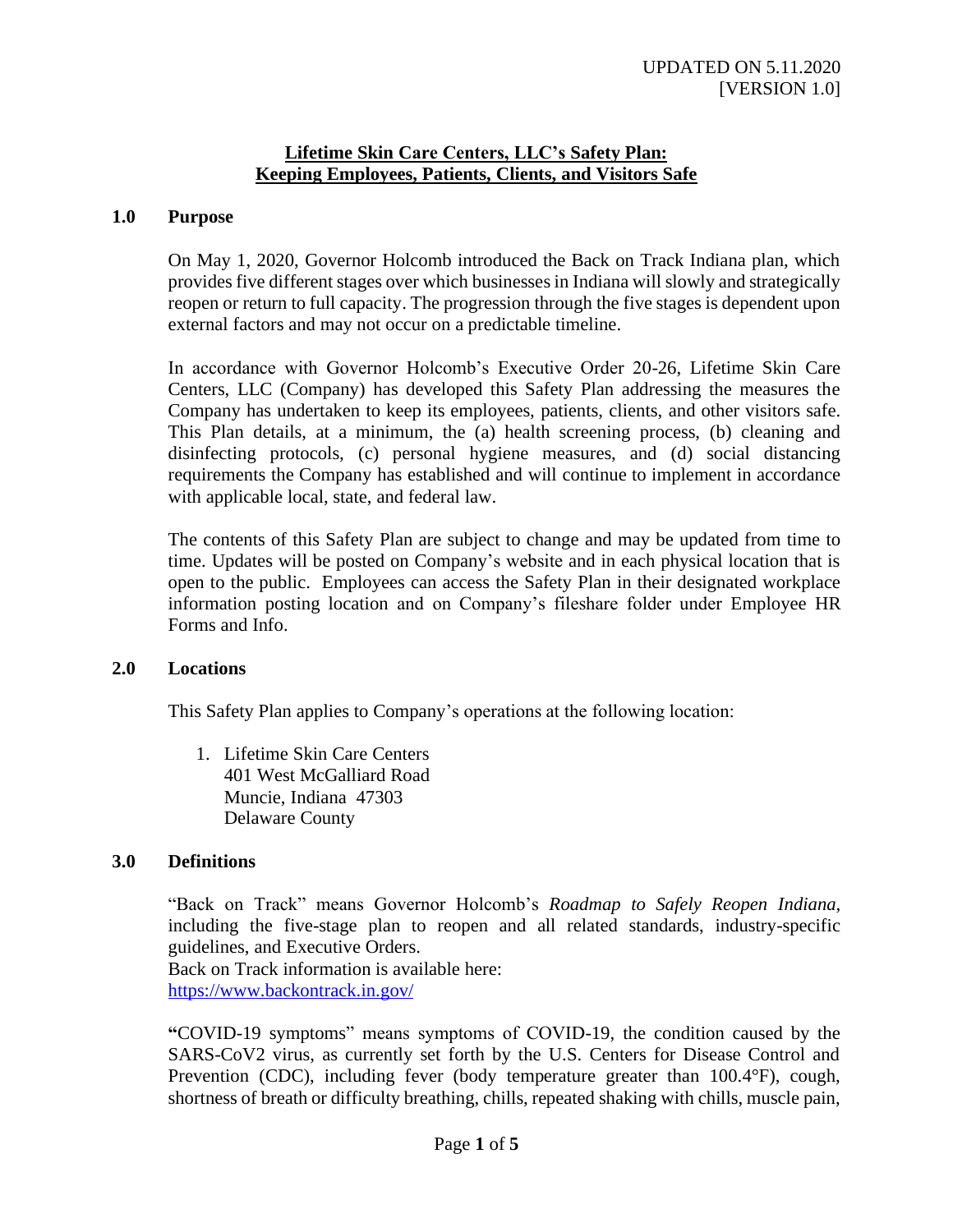headache, sore throat, new loss of taste or smell, and less common symptoms like nausea, vomiting, or diarrhea.

CDC's symptom list is available here:

<https://www.cdc.gov/coronavirus/2019-ncov/symptoms-testing/symptoms.html>

"Patient" means an individual receiving medical services through the Company, and "client" means an individual receiving esthetic services through Company.

"Visitor" means any individual who is not a Company employee or owner who visits Company's physical location, including patients, clients, guests, independent contractors, vendors, and delivery persons.

"Vulnerable population" means, as currently set forth by the CDC, those at higher risk for severe illness from COVID-19, including:

- o Individuals who are 65 years of age or older;
- o Individuals with underlying medical conditions, including:
	- Individuals with chronic lung disease or moderate to severe asthma;
	- Individuals who have serious heart conditions:
	- Individuals who are immunocompromised;
		- Many conditions can cause a person to be immunocompromised, including cancer treatment, smoking, bone marrow or organ transplantation, immune deficiencies, poorly controlled HIV or AIDs, and prolonged use of corticosteroids and other immune weakening medications.
	- Individuals with severe obesity (BMI of 40 or higher);
	- Individuals with diabetes;
	- Individuals with chronic kidney disease undergoing dialysis; and
	- **•** Pregnant individuals.

The CDC's vulnerable population list is available here: [https://www.cdc.gov/coronavirus/2019-ncov/need-extra-precautions/people-at-higher](https://www.cdc.gov/coronavirus/2019-ncov/need-extra-precautions/people-at-higher-risk.html)[risk.html](https://www.cdc.gov/coronavirus/2019-ncov/need-extra-precautions/people-at-higher-risk.html)

## **4.0 Safety Plan Measures**

The following measures will remain in place until modified or ended by Company. These measures are in addition to Company's standard policies and procedures designed to protect the health and safety of its employees, patients, clients, and visitors and comply with applicable law, including established workplace standards (such as the Occupational Safety and Health Act/OSHA and its state counterpart) and clinical standards. These measures may be modified or ended based on federal, state, or local requirements, including progression through the Back on Track plan.

#### Protective Equipment/Personal Hygiene

• Employees are provided with disposable masks, gloves, and other personal protective equipment (PPE) for mandatory use and instruction on proper use, as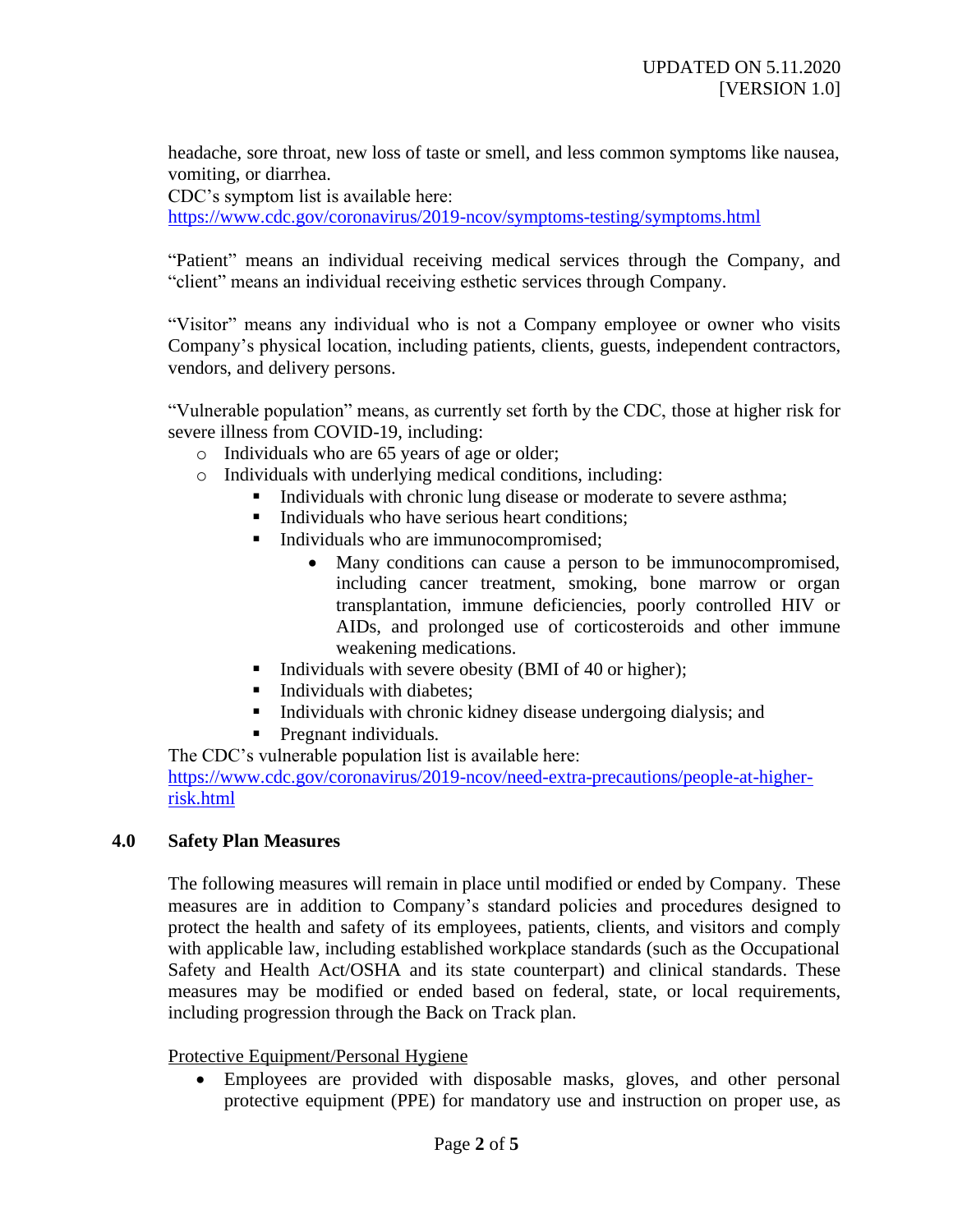well as hand sanitizer, tissues, waste receptacles, and other items. Such PPE must be used in accordance with CDC guidelines.

- Visitors, including patients and clients, are asked/encouraged to wear masks or cloth face coverings while on-site unless circumstances dictate otherwise, such as during an exam or procedure.
- Hand sanitizer has been placed in multiple areas on-site for employees and visitors, including exam rooms, and is also available upon request. On-site restrooms are available for employees and visitors to use for hand washing.
- Employees are provided opportunities throughout the work day for hand washing and use of hand sanitizer.
- CDC posters have been placed throughout the workplace to remind employees and visitors of infection control measures.

## Health Screening Process

- Employees must monitor and report their own health prior to beginning a shift, follow all employer health related protocols, and not report to work if they are experiencing COVID-19 symptoms. Employees reporting COVID-19 symptoms while at work will be sent home.
- Employees must notify Human Resources promptly if the employee develops symptoms of COVID-19, tests positive for COVID-19, has had close contact with someone who tests positive for COVID-19, or plans to travel outside of the state.
- Employees returning to work after having COVID-19 symptoms, a positive test for COVID-19, or having had close contact with someone testing positive for COVID-19 must be cleared to return in accordance with CDC guidelines and applicable federal, state, and local law.
- Employees returning to work after becoming symptomatic or testing positive for COVID-19 must complete a health self-certification.
	- o Employees must attest that they are free of a fever without the use of medication for at least 72 hours, that any symptoms have improved for at least 72 hours, and that at least 10 days have passed since the symptoms first began. Currently, employees are not required to provide a health care provider certification to return to work.
- Employee health screening information is confidential and will only be shared with public health authorities or as otherwise permitted by applicable law.
- Visitors, including all patients and clients, must complete a Visitor Questionnaire prior to entering Company's location and may have their temperature checked. Visitors refusing to complete such certification, or who disclose heightened risk of COVID-19 infection, will not be permitted on-site.
- Visitors who are members of a vulnerable population are encouraged to use caution and limit on-site visits during stages two and three and should continue to exercise caution during all stages of Back on Track. Company may make telehealth options available to patients when feasible.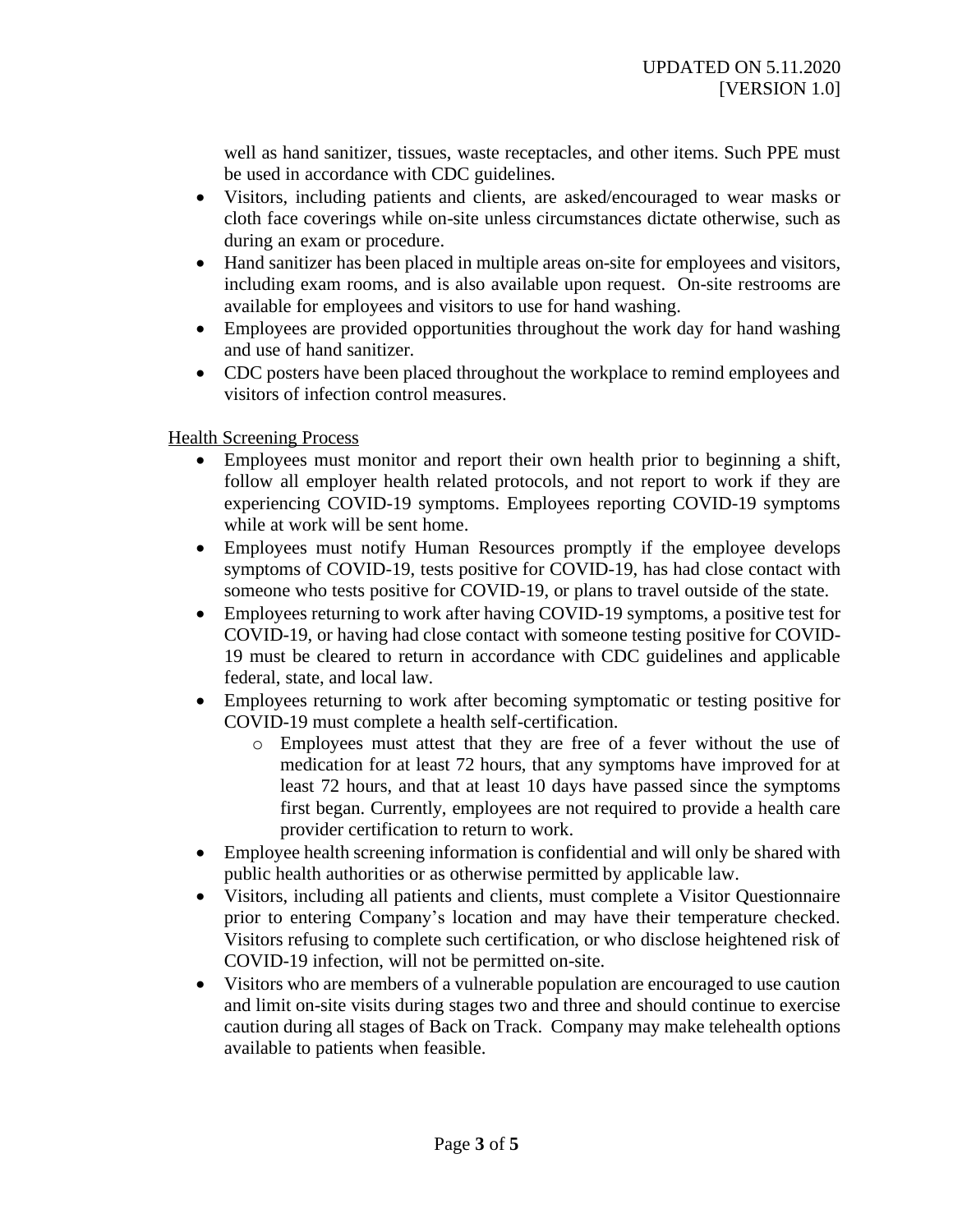CDC's Social Distancing Requirements

- CDC-recommended social distancing guidelines will remain in place until no longer required by Indiana's Back on Track program or other authorities. Currently, there is no established end date for social distancing requirements, regardless of stage.
- Company has installed signage where appropriate, to remind employees and visitors of social distancing requirements.
- *Physical Distance*: All employees and visitors must maintain six feet of physical distance from other individuals unless otherwise required by the specific circumstance, such as a medical exam, in which case other measures, such as masks, face shields, or cloth face coverings should be used. Visitors arriving together to an on-site location (such as a parent and child or a caregiver accompanying a patient) are not required to maintain a physical distance from each other but should maintain social distancing with respect to all others.
- *Exam Rooms*: Social distancing must be maintained to the greatest extent possible; however, the nature of medical exams and procedures dictates that social distancing cannot always be followed. In such cases, masks or face shields will be used by employees, and masks or cloth face coverings are [recommended/requested] for patients.
- *Meetings and Gatherings*: Face-to-face meetings are discouraged. Instead, employees should conduct meetings virtually or telephonically whenever possible.
- *Conference Rooms*: Available seating in meeting and conference rooms has been reduced to comply with social distancing guidelines.
- *Kitchen Use*: Employees may still use kitchens but must limit such use to obtaining food and beverages. No gatherings are permitted during Back on Track stages two or three. Employees using the kitchen must ensure that any kitchen use is limited and quick, use provided cleaning and sanitizing supplies for high touch surfaces, and maintain social distancing at all times. Seating in the employee break area has been limited to permit the appropriate social distancing and chairs should not be moved or added to the area at this time. If all seats are taken employees should leave the area until such time as a seat becomes free.

Cleaning and Disinfection Protocols

- Cleaning and disinfection with respect to medical visits or procedures will be undertaken in accordance with all current CDC and other applicable guidelines. Exam rooms are cleaned after each patient and deep cleaned after procedures and at least once daily.
- High traffic areas are cleaned daily with EPA-approved cleaning products. High traffic areas include printer/copier areas, reception, lobby, shared products, restrooms, and kitchens.
- Cleaning crews use appropriate cleaning products and use new materials for each tenant to reduce cross-contamination.
- Touchless options have been increased, including electric automated hand sanitizers, and propped open foyer doors.